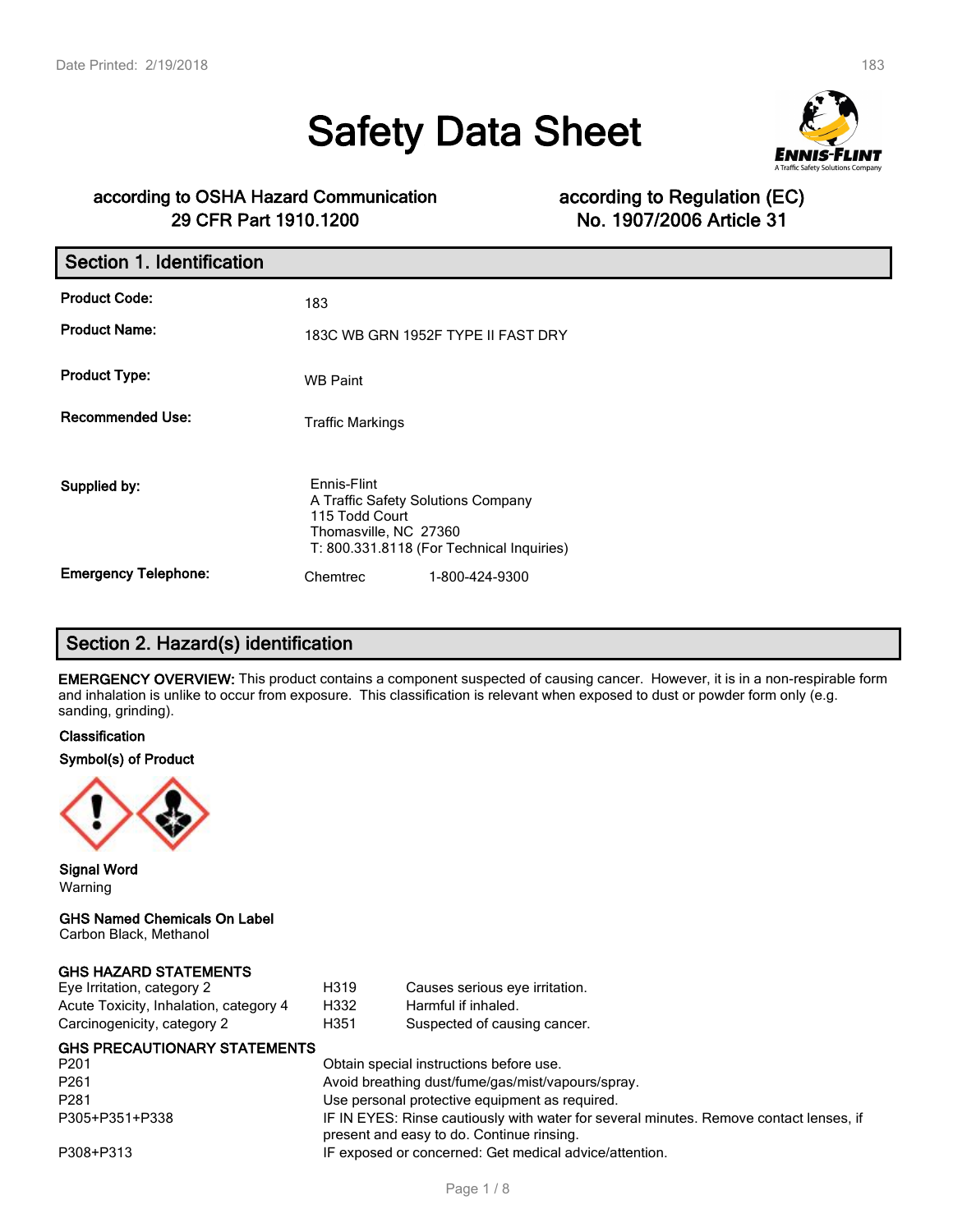P312 Call a POISON CENTER or doctor/physician if you feel unwell. P337+P313 **If eye irritation persists: Get medical advice/attention.** 

# **Section 3. Composition/Information on ingredients**

| <b>Chemical Name</b>                             | CAS-No.                         | Wt. %                                | <b>GHS Symbols</b>                                             | <b>GHS Statements</b>      |
|--------------------------------------------------|---------------------------------|--------------------------------------|----------------------------------------------------------------|----------------------------|
| Methanol                                         | 67-56-1                         | < 5.0                                | GHS02-GHS06-<br>GHS08                                          | H225-302-319-330-370       |
| Carbon Black                                     | 1333-86-4                       | $0.1 - 1.0$                          | GHS08                                                          | H351                       |
| <b>Chemical Name</b><br>Methanol<br>Carbon Black | CAS-No.<br>67-56-1<br>1333-86-4 | EINECS No.<br>200-659-6<br>215-609-9 | <b>REACH Reg No.</b><br>01-2119433307-44-XXXX<br>not available | <b>M-Factors</b><br>0<br>0 |

The text for GHS Hazard Statements shown above (if any) is given in the "Other information" Section.

# **Section 4. First-aid measures**



**FIRST AID - INHALATION:** Move to fresh air. Give oxygen or artificial respiration if needed. Consult a physician if symptoms persist.

**FIRST AID - SKIN CONTACT:** Wash affected area immediately with soap and plenty of water. Remove contaminated clothing and launder before reuse. Consult a physician if symptoms persist.

**FIRST AID - EYE CONTACT:** Rinse immediately with plenty of water, also under the eyelids, for at least 15 minutes. Consult a physician if symptoms persist.

**FIRST AID - INGESTION:** Do NOT induce vomiting. If conscious, rinse mouth and drink plenty of water. Never give anything by mouth to an unconscious person. Consult a physician.

# **Section 5. Fire-fighting measures**

**UNUSUAL FIRE AND EXPLOSION HAZARDS:** None expected.

**SPECIAL FIREFIGHTING PROCEDURES:** As in any fire, wear self-contained breathing apparatus pressure-demand, MSHA/NIOSH (approved or equivalent) and full protective gear.

**EXTINGUISHING MEDIA:** Alcohol Foam, Carbon Dioxide, Dry Chemical, Foam, Water Fog

# **Section 6. Accidental release measures**

**ENVIRONMENTAL PRECAUTIONS:** Avoid release to the environment. For larger spills, cover drains and build dikes to prevent entry into sewer systems or bodies of water.

**STEPS TO BE TAKEN IN CASE MATERIAL IS RELEASED OR SPILLED:** Use personal protective equipment. Ensure adequate ventilation. Dike far ahead of liquid spill for later disposal. Soak up with inert absorbent material. Take up mechanically. Keep in suitable and closed containers for disposal.

# **Section 7. Handling and storage**



**HANDLING:** Ensure adequate ventilation. Avoid breathing vapor, mists or dust. Avoid contact with eyes, skin, and clothing. Wear appropriate personal protective equipment. Wash contaminated clothing before reuse. Do not eat, drink or smoke when using this product. Wash thoroughly after handling. Observe good industrial hygiene practices. Avoid dust formation.

**STORAGE:** Keep container tightly closed in a dry and well-ventilated place. Keep in properly labeled containers.

# **Section 8. Exposure controls/personal protection**

| Ingredients with Occupational Exposure Limits |                      |                       |                     |                         |  |
|-----------------------------------------------|----------------------|-----------------------|---------------------|-------------------------|--|
| <b>Chemical Name</b>                          | <b>ACGIH TLV-TWA</b> | <b>ACGIH-TLV STEL</b> | <b>OSHA PEL-TWA</b> | <b>OSHA PEL-CEILING</b> |  |
| Methanol                                      | 200 PPM              | 250 PPM               | 200 PPM             |                         |  |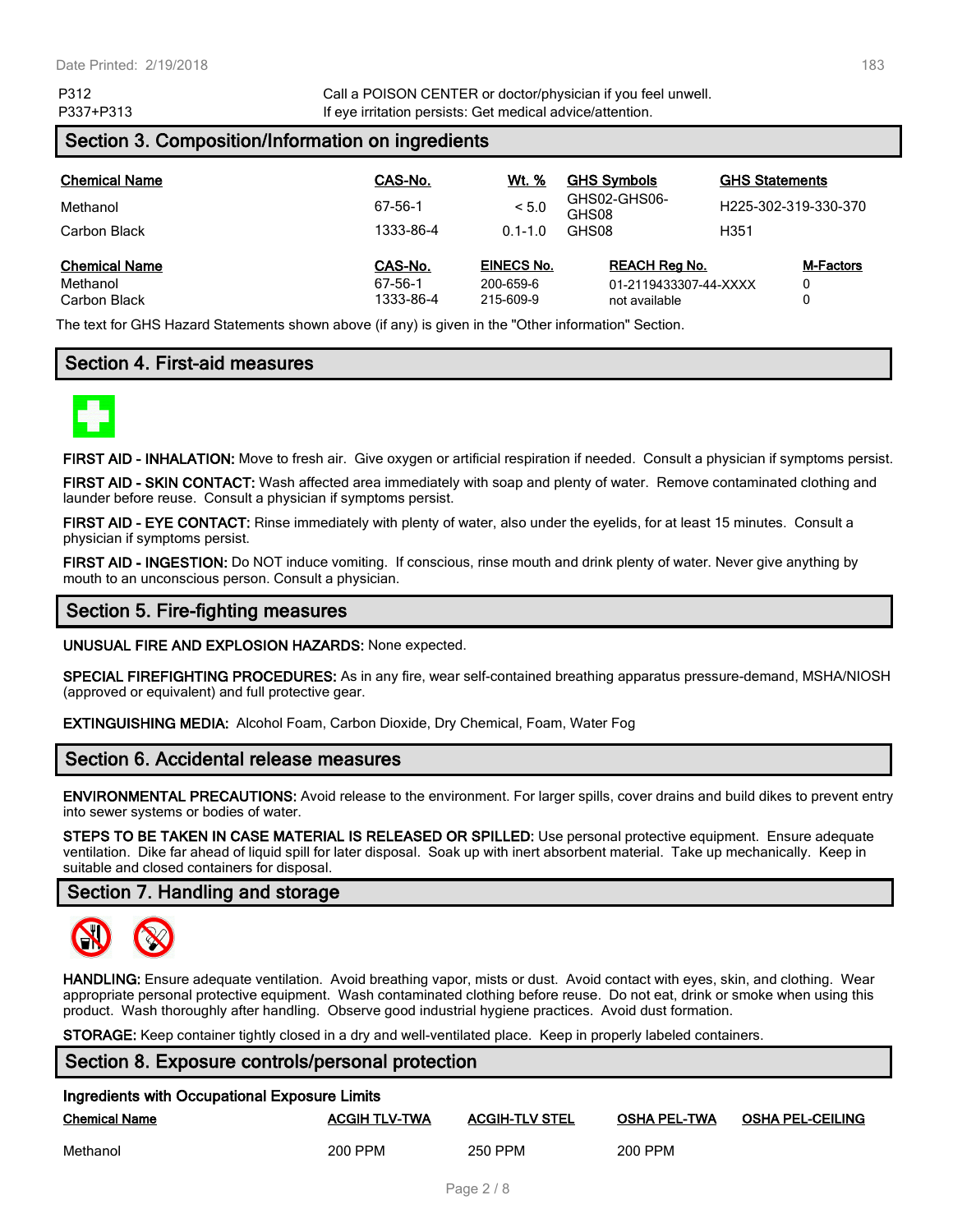| Carbon Black | $3.5 \text{ mg/m}$ |           | $3.5 \text{ mg/m}$ |                    |
|--------------|--------------------|-----------|--------------------|--------------------|
| <b>Name</b>  | Percentage         | VME mg/m3 | VME ppm            | <b>OEL Nota</b>    |
| Methanol     | $1.0 - 2.5$        | 266       | 200                | 200 PPM            |
| Carbon Black | < 1.0              | 3.5       |                    | $3.5 \text{ mg/m}$ |

**Further Advice: MEL = Maximum Exposure Limit OES = Occupational Exposure Standard SUP = Supplier's Recommendation Sk = Skin Sensitizer N.E. = Not Established**

# **Personal Protection**



**RESPIRATORY PROTECTION:** If exposure limits are exceeded or irritation is experienced, NIOSH/MSHA approved respiratory protection should be worn. Positive-pressure supplied air respirators may be required for high airborne contaminant concentrations. Respiratory protection must be provided in accordance with current local regulations.



**SKIN PROTECTION: Protective gloves** 



**EYE PROTECTION:** Safety glasses with side-shields.



**OTHER PROTECTIVE EQUIPMENT:** Eyewash stations, safety showers, ventilation systems.



**HYGIENIC PRACTICES:** When using, do not eat, drink or smoke. Provide regular cleaning of equipment, work area and clothing. Wash hands before breaks and immediately after handling the product. Handle in accordance with good industrial hygiene and safety practice.

# **Section 9. Physical and chemical properties**

| Appearance:<br>Odor:<br>Density, g/cm3:<br>Freeze Point, °C:<br><b>Solubility in Water:</b><br>Decompostion Temp., °C: | black<br>Slight, Ammonia<br>1.640<br>ΝI<br>Insoluble<br>ΝI | <b>Physical State:</b><br><b>Odor Threshold:</b><br>pH:<br>Viscosity:<br>Partition Coefficient, n-octanol/<br>water: | Liguid<br>Not Established<br>NI<br>ΝI<br>NI |
|------------------------------------------------------------------------------------------------------------------------|------------------------------------------------------------|----------------------------------------------------------------------------------------------------------------------|---------------------------------------------|
| Boiling Point, °C:                                                                                                     | N.I.                                                       | <b>Explosive Limits, vol%:</b>                                                                                       | N.I.                                        |
| Combustibility:                                                                                                        | Does not Support Combustion                                | Flash Point, °C:                                                                                                     | >94                                         |
| <b>Evaporation Rate:</b>                                                                                               | Slower than Diethyl Ether                                  | Auto-ignition Temp., °C:                                                                                             | ΝI                                          |
| <b>Vapor Density:</b>                                                                                                  | Heavier than air                                           | Vapor Pressure:                                                                                                      | NI                                          |

(See "Other information" Section for abbreviation legend)

# **Section 10. Stability and reactivity**

**STABILITY:** Stable under recommended storage conditions.

**CONDITIONS TO AVOID:** Dust formation. Do not freeze.

**INCOMPATIBILITY:** None known based on information supplied.

**HAZARDOUS DECOMPOSITION PRODUCTS:** Carbon oxides. Nitrogen oxides.

**HAZARDOUS POLYMERIZATION:** Hazardous polymerization does not occur.

# **Section 11. Toxicological information**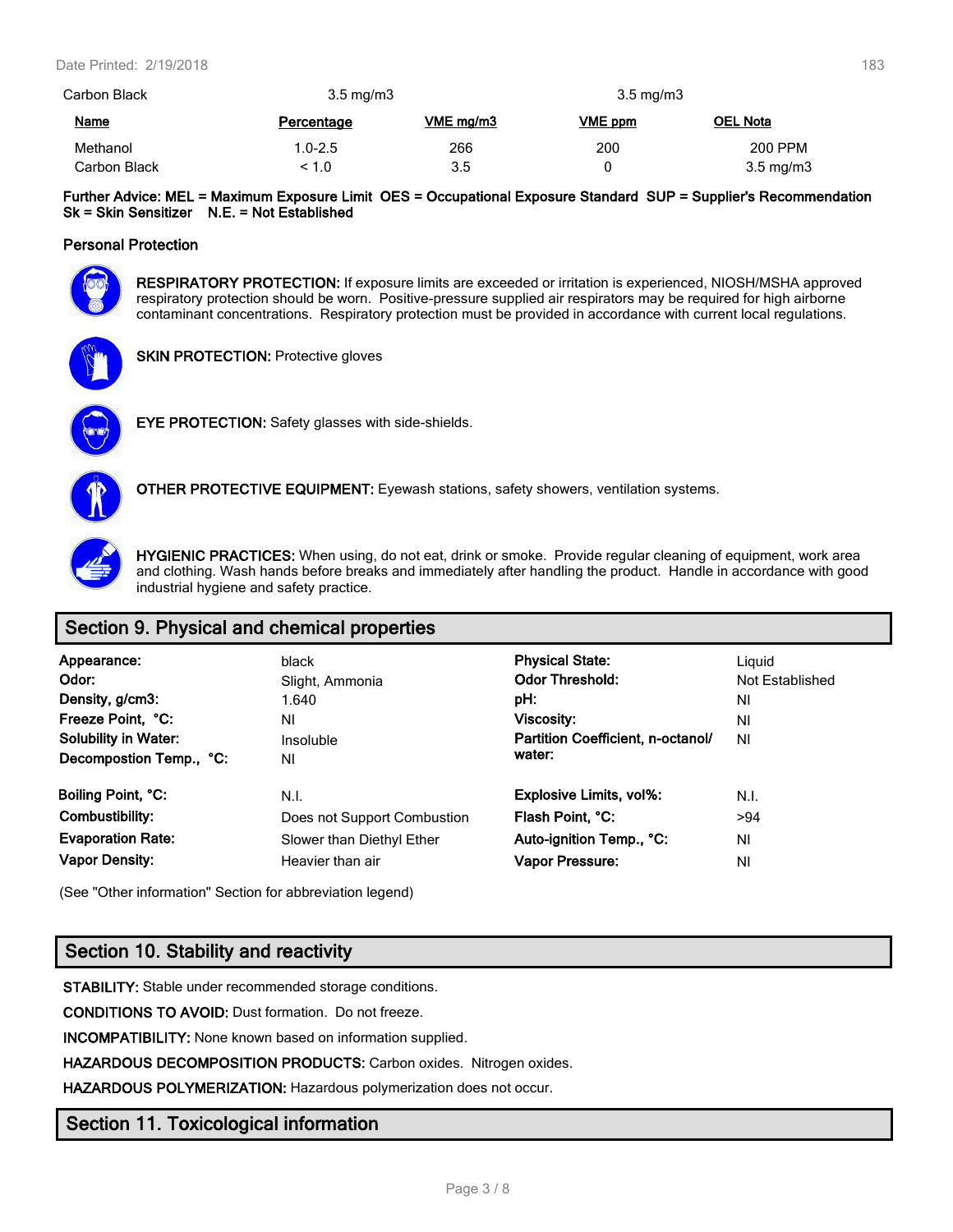

# **Practical Experiences**

**EFFECT OF OVEREXPOSURE - INHALATION:** Harmful if inhaled. Inhalation may cause irritation to the respiratory tract (nose, mouth, mucous membranes). Prolonged, repeated or high exposures may cause central nervous system depression leading to headaches, nausea, drowsiness, dizziness, and possibly narcosis. In extreme cases, may cause loss of consciousness. May cause central nervous system depression with nausea, headache, dizziness, vomiting, and incoordination. Sanding and grinding dust may be harmful if inhaled.

**EFFECT OF OVEREXPOSURE - SKIN CONTACT:** Direct skin contact may cause irritation.

**EFFECT OF OVEREXPOSURE - EYE CONTACT:** Direct eye contact may cause irritation.

**EFFECT OF OVEREXPOSURE - INGESTION:** Ingestion may cause irritation to mucous membranes. May cause gastrointestinal irritation, nausea, vomiting, and diarrhea. May cause gastrointestinal disturbances with dizziness and central nervous system depression.

**EFFECT OF OVEREXPOSURE - CHRONIC HAZARDS:** This product contains carbon black in a non-respirable form. Inhalation of carbon black is unlikely to occur from exposure to this product. Inhalation, ingestion, or skin absorption of methanol can cause blindness.

# **Acute Toxicity Values**

**The acute effects of this product have not been tested. Data on individual components are tabulated below:**

| CAS-No.   | Name according to EEC | Oral LD50        |
|-----------|-----------------------|------------------|
| 67-56-1   | Methanol              | 1187 -2769 mg/kg |
| 1333-86-4 | Carbon Black          | >8000 mg/kg rat  |

N.I. - No Information

# **Section 12. Ecological information**

**ECOLOGICAL INFORMATION:** The environmental impact of this product has not been fully investigated.

# **Further Ecological Information**

**Contains the following ingredients which are classified as water dangerous according to EEC directive No. 76/464/EEC in percentages > 1%.**

| CAS-No.   | Name according to EEC | Bio, Conc. Factor (BCF) | Octanol-water par. Coeff (KOW) |
|-----------|-----------------------|-------------------------|--------------------------------|
| 67-56-1   | Methanol              |                         | $-0.7^{-}$                     |
| 1333-86-4 | Carbon Black          | not available           | not available                  |

# **Section 13. Disposal considerations**



# **Product**

**DISPOSAL METHOD:** This material, as supplied, is not a hazardous waste according to Federal regulations (40 CFR 261). Dispose of contents/ container in accordance with the local/regional/national/international regulations. Do not re-use empty containers.

**European Waste Code: 080112 waste pait/var.w/o.org. solv/DS**

#### **Uncleaned Packaging**

**European Waste Code: 150110 packaging dangerous residuals**

# **Section 14. Transport information**

**SPECIAL TRANSPORT PRECAUTIONS:** No Information

**Cas LC50 Cas LC50**<br>17100 mg/kg rabbit 128.2 PPM - 4 h rat

rat 17100 mg/kg rabbit  $\frac{128.2 \text{ PPM}}{128.2 \text{ PPM}}$  -  $\frac{128.2 \text{ PPM}}{128.2 \text{ PPM}}$ 

>3000 mg/kg rabbit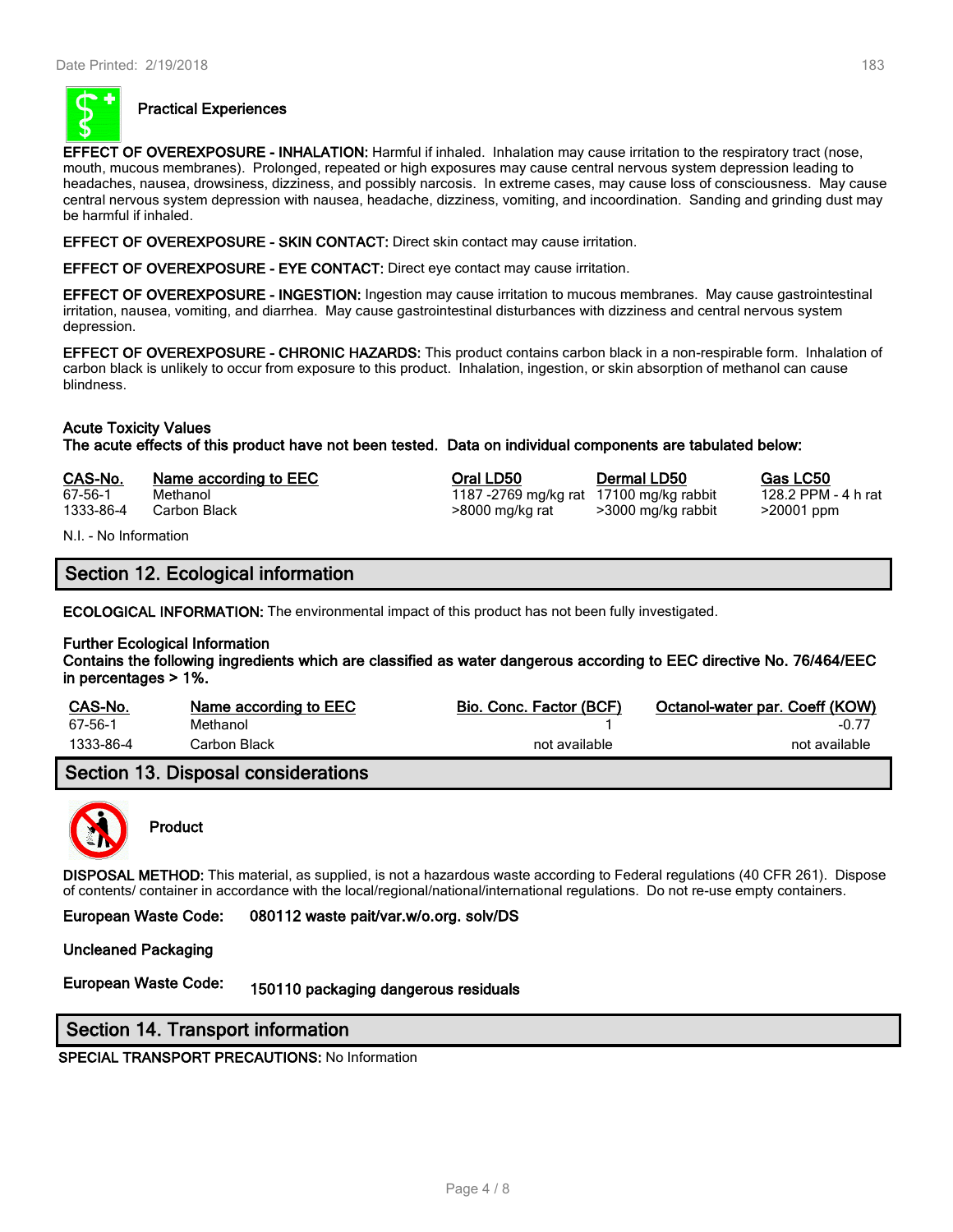| <b>Road Transport</b>                                                                                                                                                                                             |                                                                                                                                                  |
|-------------------------------------------------------------------------------------------------------------------------------------------------------------------------------------------------------------------|--------------------------------------------------------------------------------------------------------------------------------------------------|
| <b>UN Number:</b><br><b>ADR/RID Class:</b><br>Packing Group:<br><b>Shipping Name:</b><br><b>Primary Shipping Hazard:</b><br><b>Road Tunnel Transport Code:</b>                                                    | Not regulated<br>Not regulated<br>No Information<br>Not regulated<br>No Information<br>Not regulated                                             |
| <b>Sea Transport</b>                                                                                                                                                                                              |                                                                                                                                                  |
| <b>UN Number:</b><br><b>IMDG/GGVSee Class:</b><br>EmS-No:<br>Packing Group:<br><b>Shipping Name:</b><br><b>Primary Shipping Hazard:</b><br><b>Marine Pollutant:</b><br><b>Shipping Hazard (Marine Pollutant):</b> | Not regulated<br>Not regulated<br>Not regulated<br>No Information<br>Not regulated<br>No Information<br>Not A Marine Pollutant<br>No Information |
| Air Transport<br><b>UN Number:</b><br><b>ICAO/IATA Class:</b><br><b>Packing Group:</b>                                                                                                                            | Not regulated<br>Not regulated<br>No Information                                                                                                 |

| <b>Primary Shipping Hazard:</b>    | .<br>No Information |
|------------------------------------|---------------------|
| Section 15. Regulatory information |                     |

**Shipping Name:** Not regulated

# **U.S. Federal Regulations:**

# **CERCLA - SARA Hazard Category**

This product has been reviewed according to the EPA 'Hazard Categories' promulgated under Sections 311 and 312 of the Superfund Amendment and Reauthorization Act of 1986 (SARA Title III) and is considered, under applicable definitions, to meet the following categories:

Acute Health Hazard, Chronic Health Hazard

# **SARA SECTION 313:**

This product contains the following substances subject to the reporting requirements of Section 313 of Title III of the Superfund Amendment and Reauthorization Act of 1986 and 40 CFR part 372:

| <b>Chemical Name</b> | CAS-No.   |
|----------------------|-----------|
| Methanol             | 67-56-1   |
| Ammonium hydroxide   | 1336-21-6 |

# **TOXIC SUBSTANCES CONTROL ACT:**

This product contains the following chemical substances subject to the reporting requirements of TSCA 12(B) if exported from the United States:

| <b>Chemical Name</b>              | CAS-No.    |
|-----------------------------------|------------|
| Methanol                          | 67-56-1    |
| Carbon Black                      | 1333-86-4  |
| Ethoxylated Nonylphenol, Branched | 68412-54-4 |
| Ammonium hydroxide                | 1336-21-6  |
| Crystalline Silica, Quartz        | 14808-60-7 |
| Benzisothiazolinone               | 2634-33-5  |
| Sodium hydroxide                  | 1310-73-2  |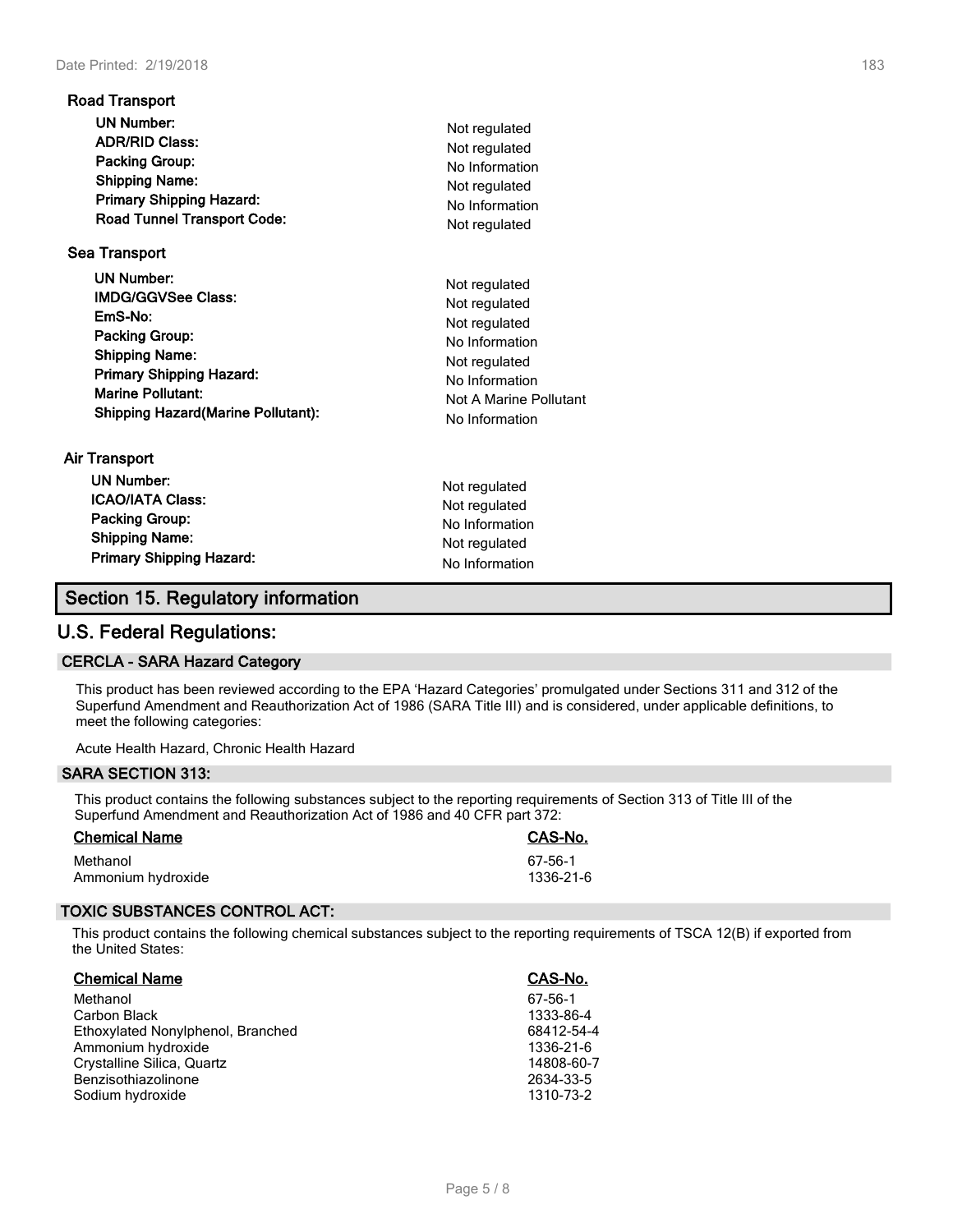# **U.S. State Regulations: NEW JERSEY RIGHT-TO-KNOW:**

The following materials are non-hazardous, but are among the top five components in this product.

| <b>Chemical Name</b>              | CAS-No.    |
|-----------------------------------|------------|
| Calcium Carbonate                 | 1317-65-3  |
| Water                             | 7732-18-5  |
| Acrylic polymer                   | 9003-01-4  |
| Calcined Aluminum Silicate Powder | 92704-41-1 |

# **PENNSYLVANIA RIGHT-TO-KNOW**

The following non-hazardous ingredients are present in the product at greater than 3%.

| <b>Chemical Name</b>                     | CAS-No.    |
|------------------------------------------|------------|
| Calcium Carbonate                        | 1317-65-3  |
| Water                                    | 7732-18-5  |
| Acrylic polymer                          | 9003-01-4  |
| <b>Calcined Aluminum Silicate Powder</b> | 92704-41-1 |

# **CALIFORNIA PROPOSITION 65 CARCINOGENS**

Warning: The following ingredients present in the product are known to the state of California to cause Cancer:

| <b>Chemical Name</b> | <b>CAS-No.</b> |
|----------------------|----------------|
| Carbon Black         | 1333-86-4      |

# **CALIFORNIA PROPOSITION 65 REPRODUCTIVE TOXINS**

Warning: The following ingredients present in the product are known to the state of California to cause birth defects, or other reproductive hazards.

No Proposition 65 Reproductive Toxins exist in this product.

# **International Regulations: As follows -**

# **CANADIAN WHMIS:**

This SDS has been prepared in compliance with Controlled Product Regulations except for the use of the 16 headings.

WHMIS Class: D1B, D2A, D2B

#### **Denmark**

**B-Value:** 0.000000

#### **France**

**Storage Conditions:** No Information

## **Professional Illness Table:**

| <b>CAS Number</b> | <b>Chemical Name</b> | <b>Professional Illness</b> |
|-------------------|----------------------|-----------------------------|
| 67-56-1           | Methanol             | not available               |
| 1333-86-4         | Carbon Black         | not available               |
| Germany           |                      |                             |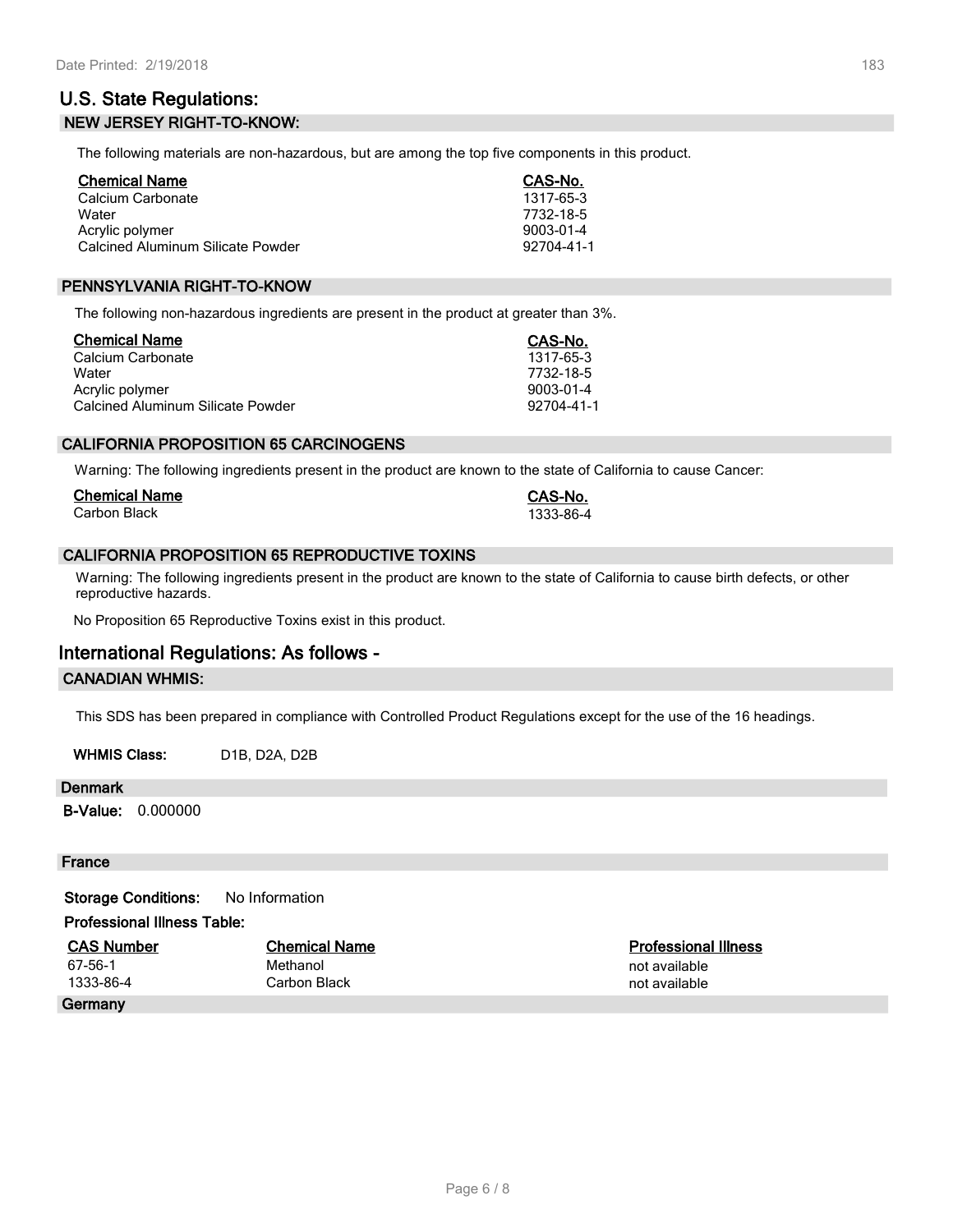### **VbF-Class:** No Information

#### **WGK-class:** 2

| Remarks: | WGK $0 =$ in general not a water pollutant |
|----------|--------------------------------------------|
|          | WGK $1 =$ weak water pollutant             |
|          | WGK $2$ = water pollutant                  |
|          | WGK $3$ = severe water pollutant           |

# **Processing restrictions:\***

## **Incident Regulation:**

No Information

# **Spain**

| <b>Storage Conditions:</b> | No Information |
|----------------------------|----------------|
|                            |                |

| <b>Switzerland</b> |      |
|--------------------|------|
| VOC-Value:         | 2.32 |

# **United Kingdom**

**Storage Conditions:** No Information

# **Section 16. Other information, including date of preparation of the last revision**

| <b>Revision Date:</b><br>11/7/2016                    |                                     |                                                |    |                    | <b>Supercedes Date:</b> |                             | 10/20/2016 |
|-------------------------------------------------------|-------------------------------------|------------------------------------------------|----|--------------------|-------------------------|-----------------------------|------------|
| <b>Reason for revision:</b><br>Datasheet produced by: |                                     | No Information<br><b>Regulatory Department</b> |    |                    |                         |                             |            |
| <b>HMIS Ratings:</b>                                  |                                     |                                                |    |                    |                         |                             |            |
| Health:                                               |                                     | Flammability:                                  |    | <b>Reactivity:</b> |                         | <b>Personal Protection:</b> | х          |
| <b>NFPA Ratings:</b>                                  |                                     |                                                |    |                    |                         |                             |            |
| Health:                                               |                                     | Flammability:                                  |    | <b>Reactivity:</b> |                         | Hazards:                    | N.I.       |
|                                                       | Volatile Organic Compounds, gr/ltr: |                                                | 99 |                    |                         |                             |            |

# **Text for GHS Hazard Statements shown in Section 3 describing each ingredient:**

| H <sub>225</sub> | Highly flammable liquid and vapour. |
|------------------|-------------------------------------|
| H302             | Harmful if swallowed.               |
| H319             | Causes serious eye irritation.      |
| H330             | Fatal if inhaled.                   |
| H351             | Suspected of causing cancer.        |
| H370             | Causes damage to organs.            |

# **Icons for GHS Pictograms shown in Section 3 describing each ingredient:**